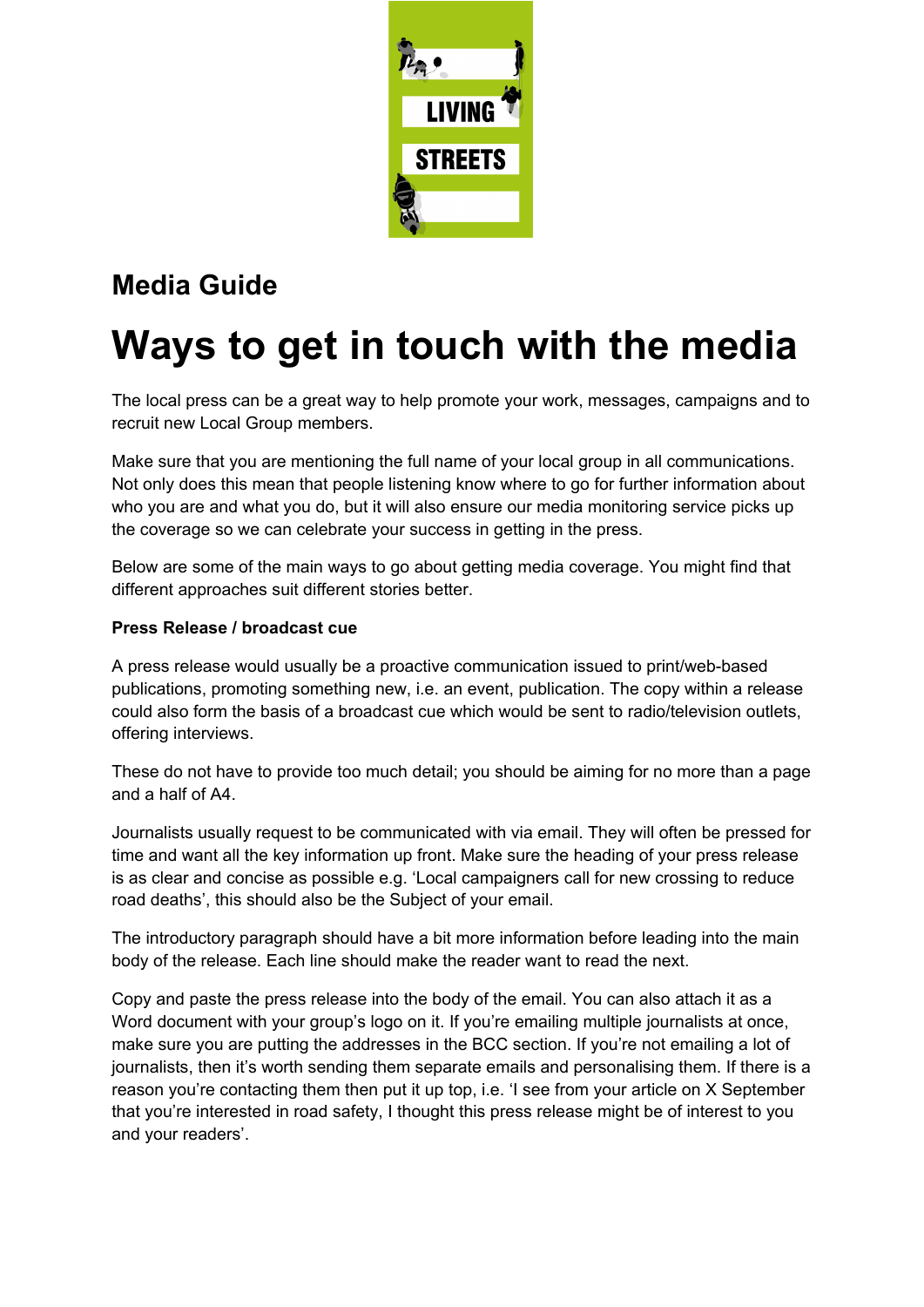Press releases should include a Notes to Editor section at the end with details of where a journalist can get more information, along with information about the Group and its relation to Living Streets.

If there are photos available then either attach them or give details of where they can be requested from. If you would like to invite outlets down to photograph an event, add a 'Photo call' to the Notes to Editor section.

### **Photo Call**

A photo call can also be issued independently to a press release.

There would be just the key details with a request for a photographer to attend at a date/time and location.

If the outlet has a photo editor, send it direct to them with 'Photo call' and the date in the email Subject.

#### **Comments / Letters to editors**

Comments would usually be reactive communications, written in response to a news story. If the communication references a specific article, then this would be issued as a Letter to that publication.

Letters to editors should include a contact telephone number and postal address. Editors will require this to know that you are local and would sometimes call you to verify that the letter is from you, they would not ever publish the contact details.

#### **Broadcast – radio/television**

Broadcast interviews can be more nerve-wracking than sending off a press release, however, the good thing about live interviews is that the outlet isn't able to take what you're saying out of context.

If you're invited to interview by a public broadcaster then you will often be up against someone with opposing views so that they have balance. Local radio stations are more likely to interested in human interest stories and just hearing about what you're up to. It can be a good opportunity to recruit new volunteers to a group, so make sure that one of your key lines is follow up contact details for listeners.

If an interview is pre-recorded, bear in mind they can edit down what you say to a brief statement so try and be as concise as possible. Preparing a short sound bite ahead of time can help ensure you saying everything you want to.

#### **Media Briefing**

Once called for interview, a media briefing would be issued to a spokesperson to make sure your key messages are communicated in the interview.

Think of the main information you want to cover and stick to no more than four or five key lines - any more and you risk overwhelming the spokesperson.